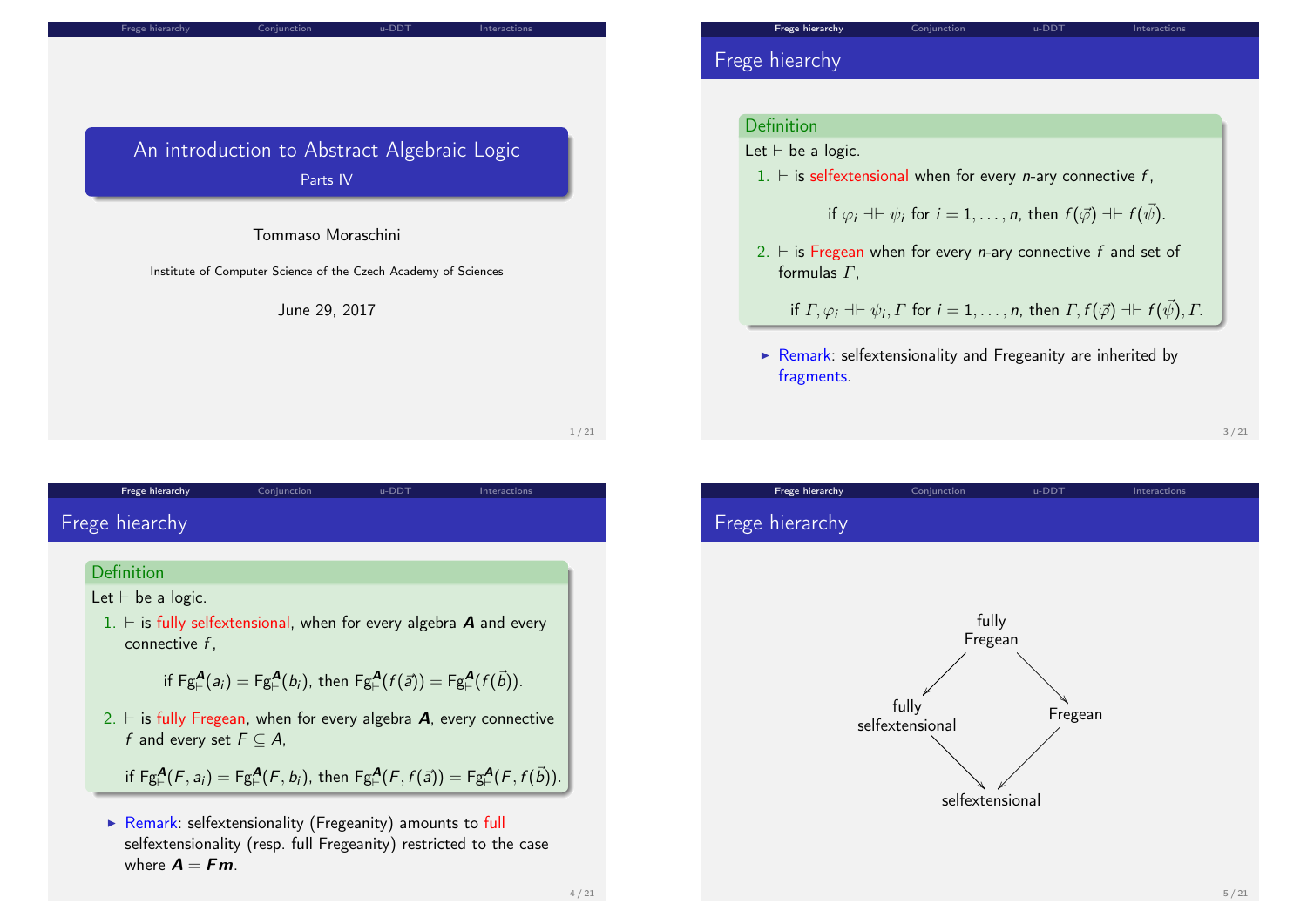#### Frege hierarchy Conjunction 
u-DDT

Interactions

## Frege hiearchy: examples

- Axiomatic extensions of **IPC** (e.g.  $CPC$ ) are fully Fregean.
- $\blacktriangleright$  Local modal logic  $\vdash'_{\mathsf{K}}$  is fully selfextensional, but not Fregean:

 $x, x \vee y \dashv \vdash_{\mathsf{K}}' x, x \text{ but } x, \Box(x \vee y) \nvdash_{\mathsf{K}}' \Box x.$ 

 $\triangleright$  The same holds for Belnap-Dunn logic BD:

 $x, x \dashv_{BD} x \vee y, x$  but  $x, \neg x \nvdash_{BD} \neg(x \vee y)$ .

- $\blacktriangleright$  The  $\langle \neg, 1 \rangle$ -fragment of CPC is Fregean, but not fully selfext.
- $\triangleright$  There are (artificial) selfextensional logic, neither fully selfextensional or Fregean.
- Eukasiewicz logic  $\boldsymbol{\epsilon}$  is not selfextensional:

$$
x \dashv \vdash_{\mathbf{t}} x * x \text{ but } \neg(x * x) \nvdash_{\mathbf{t}} \neg x.
$$

**Global modal logic**  $\vdash^g_\mathbf{k}$  $K_{\mathsf{K}}^{\mathsf{g}}$  is not selfextensional:

$$
x \dashv \vdash^g_{\mathsf{K}} x \wedge \Box x \text{ but } \Diamond x \nvdash^g_{\mathsf{K}} \Diamond(x \wedge \Box x).
$$

6 / 21

# <span id="page-1-0"></span>L[ogics wit](#page-0-0)h a co[njunctio](#page-1-0)n vs s[emila](#page-2-0)ttice-b[ased log](#page-3-0)ics

Frege hierarchy **Conjunction** u-DDT Interactions

#### **Definition**

A logic  $\vdash$  has a conjunction if there is a formula  $x \wedge y$  such that

 $x, y \vdash x \land y \quad x \land y \vdash x \quad x \land y \vdash y.$ 

### Definition

A logic  $\vdash$  is semilattice-based if there is a class of algebras K with semilattice reduct such that

$$
\gamma_1,\ldots,\gamma_n\vdash\varphi\Longleftrightarrow\mathsf{K}\vDash(\gamma_1\wedge\cdots\wedge\gamma_n)\leq\varphi
$$

where  $\leq$  is the meet-semilattice order.

- $\blacktriangleright$  Lattice based logics have a conjunction (the converse is false).
- ► CPC, IPC and  $\vdash'_{\mathsf{K}}$  are lattice based logics.

## Frege hierarchy Conjunction u-DDT Interactions Frege hierarchy



In It is it true that fully Fregean = Fregean + fully selfextensional?

Frege hierarchy **Conjunction** u-DDT Interactions

 $\blacktriangleright$  For logics with theorems yes.

7 / 21

# Selfextensional logics with a conjunction

#### Theorem

- Let  $\vdash$  be a finitary selfextensional logic with a conjunction  $\wedge$ .
- 1. ∧ is a semilattice operation in  $\mathsf{Alg}^*(\vdash)$ .
- 2.  $\mathcal{F}i_{\vdash}\mathbf{A}$  is the class of semilattice filters of  $\mathbf{A}$  (possibly with  $\emptyset$ ), for every  $\mathbf{A} \in \mathsf{Alg}^*(\vdash)$ .
- 3.  $\vdash$  is semilattice based on Alg<sup>\*</sup>(⊢).
- $4. \vdash$  is fully selfextensional.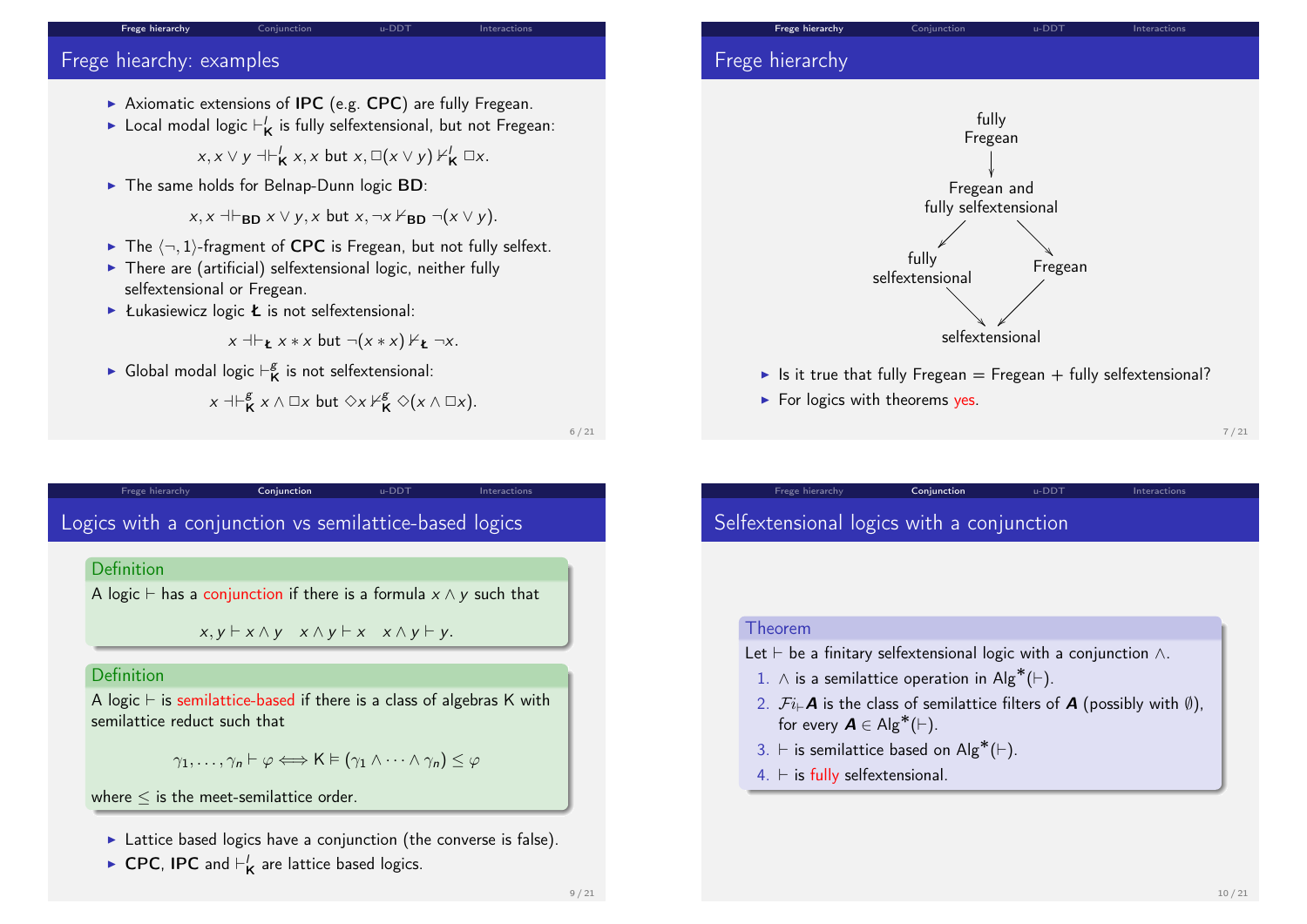#### Frege hierarchy **Conjunction**

# Selfextensional logics with a conjunction: Gentzen systems

- $\triangleright$  Let  $\vdash$  be a finitary selfextensional logic with a conjunction.
- Pick sequents of the form  $\langle \gamma_1, \ldots, \gamma_n \rangle \triangleright \varphi$ , possibly with empty antecedent if  $\vdash$  has theorems.
- $\triangleright$  Then define a Gentzen system  $\vdash_G$  as follows: structural rules plus

$$
\frac{\emptyset}{\Gamma \rhd \varphi} \qquad \frac{\{x_i \rhd y_i, y_i \rhd x_i : i \leq n\}}{f(x_1, \ldots, x_n) \rhd f(y_1, \ldots, y_n)}
$$

for all  $\Gamma \cup \{\varphi\}$  s.t.  $\Gamma \vdash \varphi$ , and for all *n*-ary connectives f.

Theorem  $\vdash_{\mathbf{G}}$  is adequate for  $\vdash$  is the sense that  $\Gamma \vdash \varphi \Longleftrightarrow \emptyset \vdash_{\mathsf{G}} \Gamma \rhd \varphi.$ Moreover,  $\vdash_{\mathbf{G}}$  is algebraizable with equiv. alg. sem.  $\mathbb{Q}(\mathsf{Alg}^*(\vdash))$ .

11 / 21

## <span id="page-2-0"></span>Frege hierarchy **Conjunction** u-DDT Interactions S[elfextens](#page-0-0)ional l[ogics wi](#page-1-0)th a co[njun](#page-2-0)ction: [Gentzen](#page-3-0) systems

### Example

- ► Then  $\vdash_{\mathbf{G}_{\wedge\vee}}$  is algebraizable with equiv. algebraic semantics DL.
- $\triangleright$  Now, DL has some nice algebraic properties, e.g. EDPC: for all  $A \in DL$

$$
\langle c, d \rangle \in Cg(a, b) \Longleftrightarrow \text{ both }\begin{cases} c \wedge a \wedge b = d \wedge a \wedge b \\ c \vee a \vee b = d \vee a \vee b \end{cases}.
$$

► We can apply the bridge with  $\vdash_{G_{\wedge\vee}}$  (but not with CPC<sub>∧∨</sub>) and obtain that  $\vdash_{\mathbf{G}\wedge\vee}$  has the DDT:

$$
\Delta, \langle \gamma_1, \ldots, \gamma_n \rangle \rhd \psi \vdash_{\mathbf{G}_{\wedge \vee}} \langle \delta_1, \ldots, \delta_m \rangle \rhd \varphi \Longleftrightarrow
$$
\n
$$
\Delta \vdash_{\mathbf{G}_{\wedge \vee}} \left\{ \begin{array}{c} \bigwedge \gamma_i \wedge \bigwedge \delta_j \wedge \psi \rhd \bigwedge \gamma_i \wedge \bigwedge \delta_j \wedge \psi \wedge \varphi \\ \bigwedge \gamma_i \vee \bigwedge \delta_j \rhd \bigwedge \gamma_i \vee (\varphi \wedge \bigwedge \delta_j) \end{array} \right.
$$

# Selfextensional logics with a conjunction: Gentzen systems

- Hence there are non-algebraizable fully selfextensional logics  $\vdash$ . which can be described by algebraizable Gentzen systems  $\vdash_G$ .
- In Thus  $\vdash_{G}$  (as opposed to  $\vdash$ ) can be used to exploit bridge theorems w.r.t.  $\mathsf{Alg}^*(\vdash)$ .

## Example

► Let CPC<sub>∧∨</sub> be the  $\langle \land, \lor \rangle$ -fragment of CPC.

Frege hierarchy Conjunction

- ► Clearly CPC<sub>^</sub><sub>V</sub> is finitary selfextensional with a conjunction.
- **Figuari** Then consider its algebraizable Gentzen system  $\vdash_{G_0 \vee f}$  given by structural rules plus

$$
\begin{array}{c|c}\n\emptyset & \Gamma, \varphi, \psi \rhd \gamma & \Gamma \rhd \varphi & \Gamma \rhd \psi \\
\hline\n\varphi \rhd \varphi & \Gamma, \varphi \wedge \psi \rhd \gamma & \Gamma \rhd \varphi \wedge \psi \\
\hline\n\Gamma, \varphi \rhd \gamma & \Gamma, \psi \rhd \gamma & \Gamma \rhd \varphi & \Gamma \rhd \varphi \\
\hline\n\Gamma, \varphi \vee \psi \rhd \gamma & \Gamma \rhd \varphi \vee \psi & \Gamma \rhd \psi \vee \varphi \\
\hline\n\end{array}
$$

Frege hierarchy Conjunction **u-DDT** Interactions

# Uniterm DDT

## Definition

A logic  $\vdash$  has the uniterm deduction theorem (u-DDT) if there exists a formula  $x \to y$  such that for all  $\Gamma \cup \{\psi, \varphi\},\$ 

$$
\Gamma, \psi \vdash \varphi \Longleftrightarrow \Gamma \vdash \psi \rightarrow \varphi.
$$

► CPC, IPC and  $\vdash'_{\mathsf{K}}$  have the u-DDT.

### Definition

Hilbert algebras are implicative subreducts of Heyting algebras. Equivalently they are algebras axiomatized by

$$
x \to x \approx y \to y
$$
  
\n
$$
(x \to x) \to x \approx x
$$
  
\n
$$
x \to (y \to z) \approx (x \to y) \to (x \to z)
$$
  
\n
$$
(x \to y) \to ((y \to x) \to y) \approx (y \to x) \to ((x \to y) \to x).
$$

15 / 21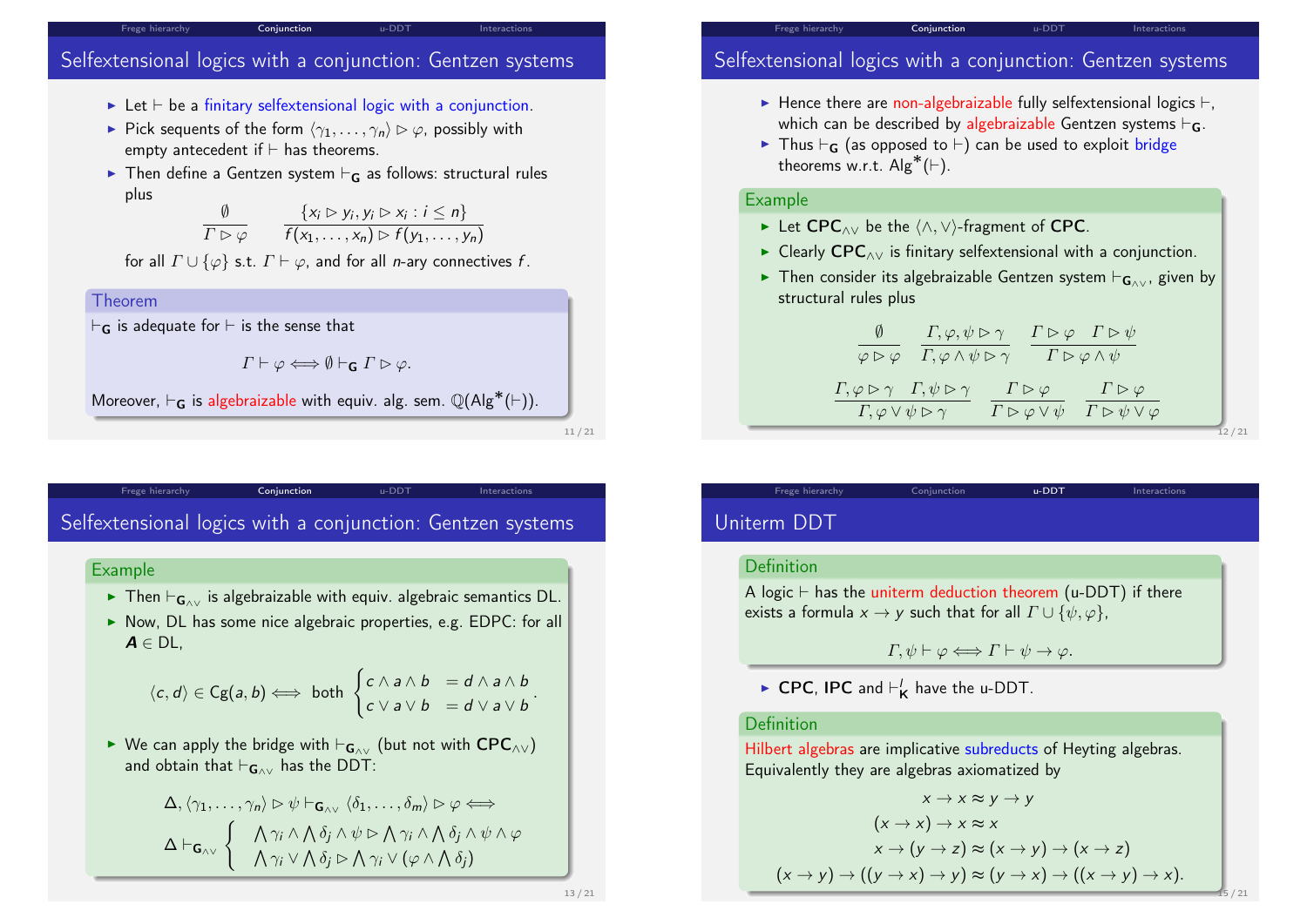#### Frege hierarchy **Conjunction u-DDT** Interactions

## Hilbert-algebra-based logics

#### Definition

A logic  $\vdash$  is Hilbert-algebra-based if there exists a class K of expanded Hilbert algebras such that

 $\gamma_1, \ldots, \gamma_n \vdash \varphi \Longleftrightarrow \mathsf{K} \models \gamma_1 \rightarrow (\gamma_2 \rightarrow (\ldots(\gamma_n \rightarrow \varphi) \ldots)) \approx \top.$ 

- $\blacktriangleright$  Hilbert-algebra-based logics have the u-DDT w.r.t.  $\rightarrow$ .
- ► CPC, IPC and  $\vdash'_{\mathsf{K}}$  are Hilbert-algebra-based.

#### Theorem

Let  $\vdash$  be finitary selfextensional logic with the u-DDT. w.r.t.  $\rightarrow$ . Then  $\vdash$  is Hilbert-algebra based w.r.t. Alg\*( $\vdash$ ). Moreover,  $\vdash$  is fully selfextensional and is described by an algebraizable Gentzen system.

 $\triangleright$  For finitary logics, in presence of conjunctions or u-DDT. selfextensionality implies full selfextensionality.

Frege hierarchy **Conjunction** u-DDT **Interactions** 

16 / 21

## <span id="page-3-0"></span>[Definabilit](#page-0-0)y of lo[gical eq](#page-1-0)uivale[nce](#page-2-0)

#### Theorem

Let  $\vdash$  be a Fregean protoalgebraic logic. Then

- $1. \vdash$  is equivalential.
- 2. If  $\vdash$  is finitary, then it is fully Fregean.
- 3. If  $\vdash$  has theorems, then it is (regularly) algebraizable.
- In case 3 (plus finitarity) the equivalent algebraic semantics have been characterized.

## Definability of truth-sets

#### Definition

A logic ⊢ is assertional, when  $\mathsf{Mod}^*(\vdash)$  is a class of matrices  $\langle A, F \rangle$  where F is singleton.

If  $\vdash$  is assertional, then it has a theorem  $\top$  in variable x. Then truth is equationally definable in  $\mathsf{Mod}^*(\vdash)$  by  $x \approx \top$ .

#### Theorem

- 1. A Fregean logic is assertional if and only if it has theorems.
- 2. If truth is equationally definable in  $\mathsf{Mod}^*(\vdash)$ , then  $\vdash$  is fully selfextensional if and only if it is fully Fregean.
- In Thus the Frege hierarchy collapses for finitary logics  $\vdash$  for which truth is equationally definable in Mod $^*(\vdash)$  and either with conjunction or the u-DDT.

Frege hierarchy **Conjunction** Conjunction u-DDT **Interactions** 

18 / 21

## Definability of logical equivalence

#### Definition

- Let K be a pointed quasi-variety.
- 1. K is congruence orderable if for every  $A \in K$  and  $a, b \in A$ ,

 $Cg_{\mathsf{K}}(a, \top) = Cg_{\mathsf{K}}(b, \top) \Longleftrightarrow a = b.$ 

- 2. K is relatively point regular if for every  $A \in K$  and  $\theta, \phi \in \text{Con}_{K} \mathcal{A}$ , if  $\Box/\theta = \Box/\phi$ , then  $\theta = \phi$ .
- 3. K is Fregean if it is cong. orderable and rel. point-regular.

#### Theorem

Let  $\vdash$  be a logic. TFAE:

- $1. \vdash$  is finitary, protoalgebraic, Fregean and non-almost inc.
- 2.  $\vdash$  is the  $\top$ -assertional logic of a Fregean quasi-variety K.
- In this case,  $\vdash$  is algebraizable with equiv. alg. sem. K.